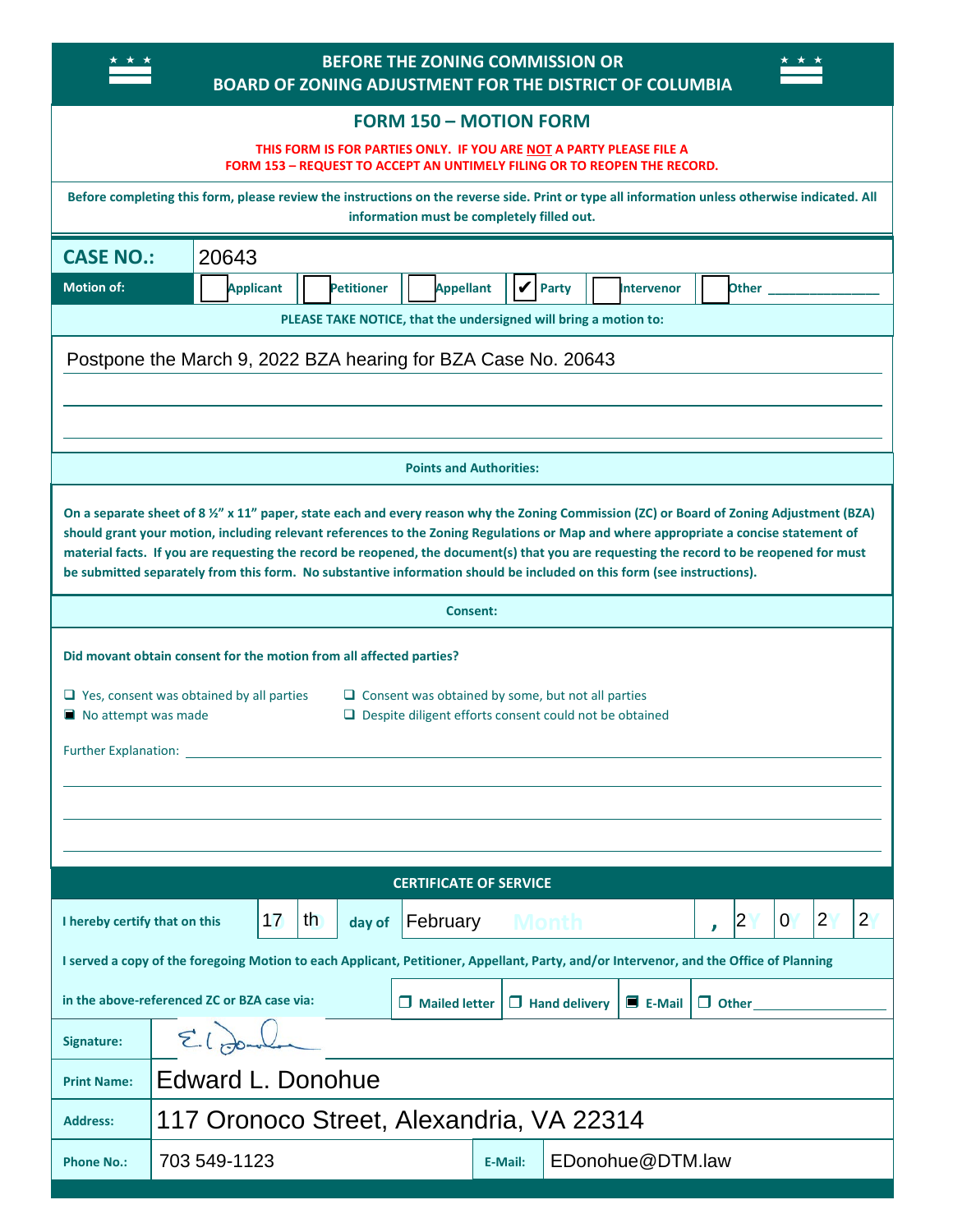**D.C. Board of Zoning Adjustment 441 4th Street N.W., Suite 200 South Washington, D.C. 20001 [bzasubmissions@dc.gov](mailto:bzasubmissions@dc.gov)**

| Friends of the Field |                    |
|----------------------|--------------------|
|                      |                    |
|                      |                    |
| Party in Opposition, |                    |
|                      |                    |
| V.                   | BZA Case No. 20643 |
|                      |                    |
| The Maret School     |                    |
|                      |                    |
| Applicant.           |                    |
|                      |                    |

# MOTION TO POSTPONE THE MARCH 9, 2022 BOARD OF ZONING ADJUSTMENT HEARING

Friends of the Field ("Friends"), a Party in Opposition in Board of Zoning Adjustment

("BZA") Case Number 20643 (the "Project"), by undersigned counsel and pursuant to 11 Y

DCMR § 407, files this Motion to Postpone the Board of Zoning Appeals Hearing for this matter for the reasons set forth below.

All parties have been served pursuant to 11 Y DCMR § 407.3.

## **Justification for Postponement**

From the outset, Friends has been an active and engaged participant in Advisory Neighborhood Commission 3/4G's (the "ANC") review of the Project. Friends has participated in every ANC meeting when permitted to do so, as well as in small group discussions. Several members of Friends were selected to join an advisory group ("ECC Field Group") that has met weekly and has been dedicated to addressing various issues associated with the Project and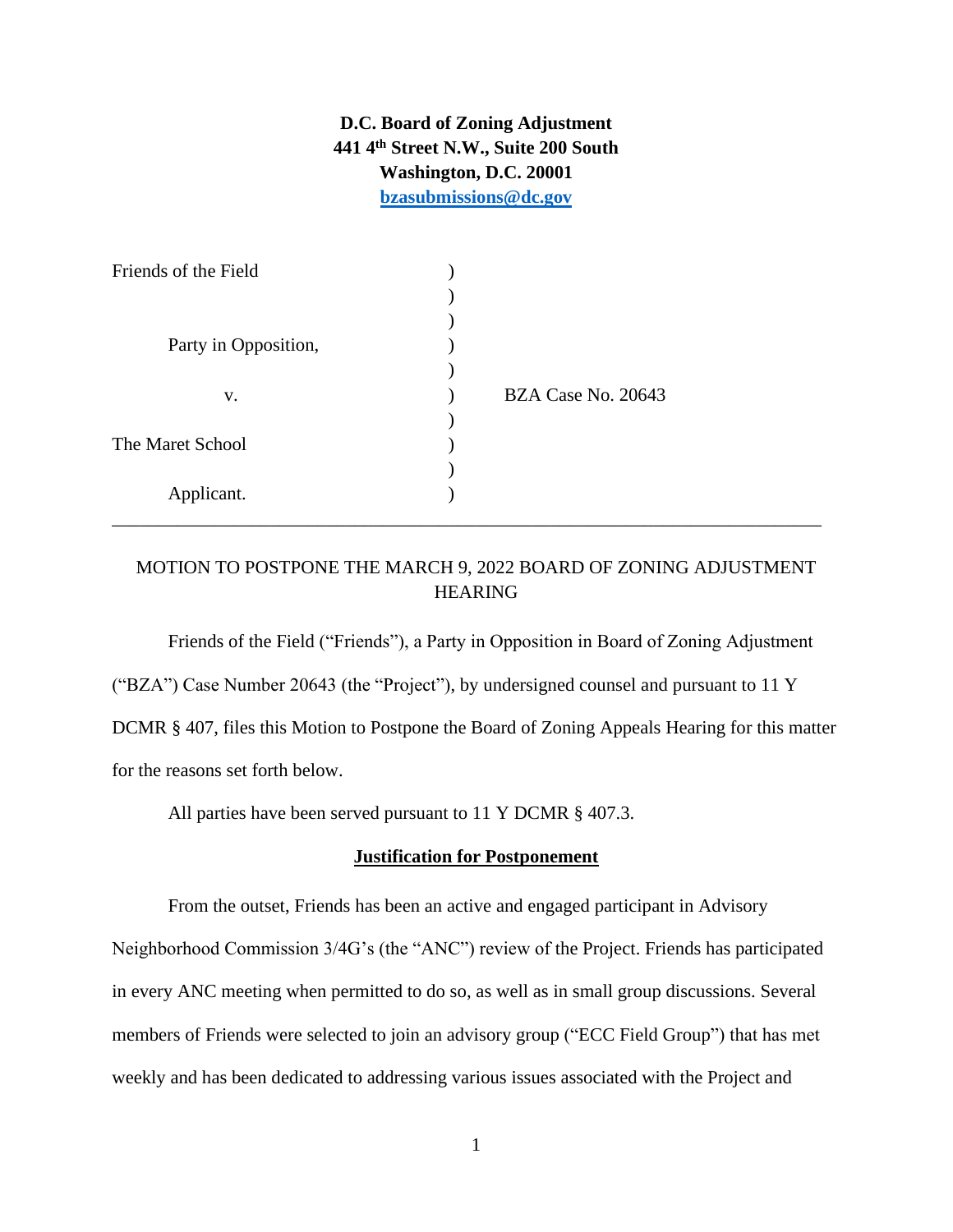developing a construction agreement and a settlement agreement. Friends intends to continue to participate to the greatest degree possible in all of these proceedings as well as the hearing before the BZA, but more time is needed to insure a fair and unbiased hearing.

# *I. Matters Still Pending That Require Resolution Prior To BZA Consideration*

## **A. Potential Agreement with the Applicant**

Several members of Friends are active participants in the ECC Field Group that has met weekly since the Project's initial consideration by the ANC with the goal of resolving a number of issues associated with the Project. The ECC Field Group was convened and is led by the Chairman of the ANC, Randy Speck, and the Single District Member, John Higgins. Among the issues identified by the group are the following: field use by the Applicant and proposed tenants; lighting; noise; traffic impacts; parking; stormwater management; and environmental impacts.

## **B. Clarification of Zoning Relief Required**

The Applicant is requesting special exception relief pursuant to 11 U DCMR  $\S 203.1(m)$ and 11 C DCMR §710.3 for a private school use in this R-1-B District and parking spaces located in the front yard. The proposed sports facilities and athletic fields stretch to reach this private school use classification. First, the ECC is no longer operational and will only be retaining a portion of the property – separate from the fields. Second, the Maret School, located over three (3) miles away from the subject property, will not conduct any of the principle private school use on site. Subtitle B, Section 200.2(k)(2) lists "accessory play and athletic areas, dormitories, cafeterias, recreational, or sports facilities" as private education uses. The word 'accessory' indicates that these uses would be ancillary to the principle use of academic instruction. No such academic instruction will take place on site. As the Board knows, an

2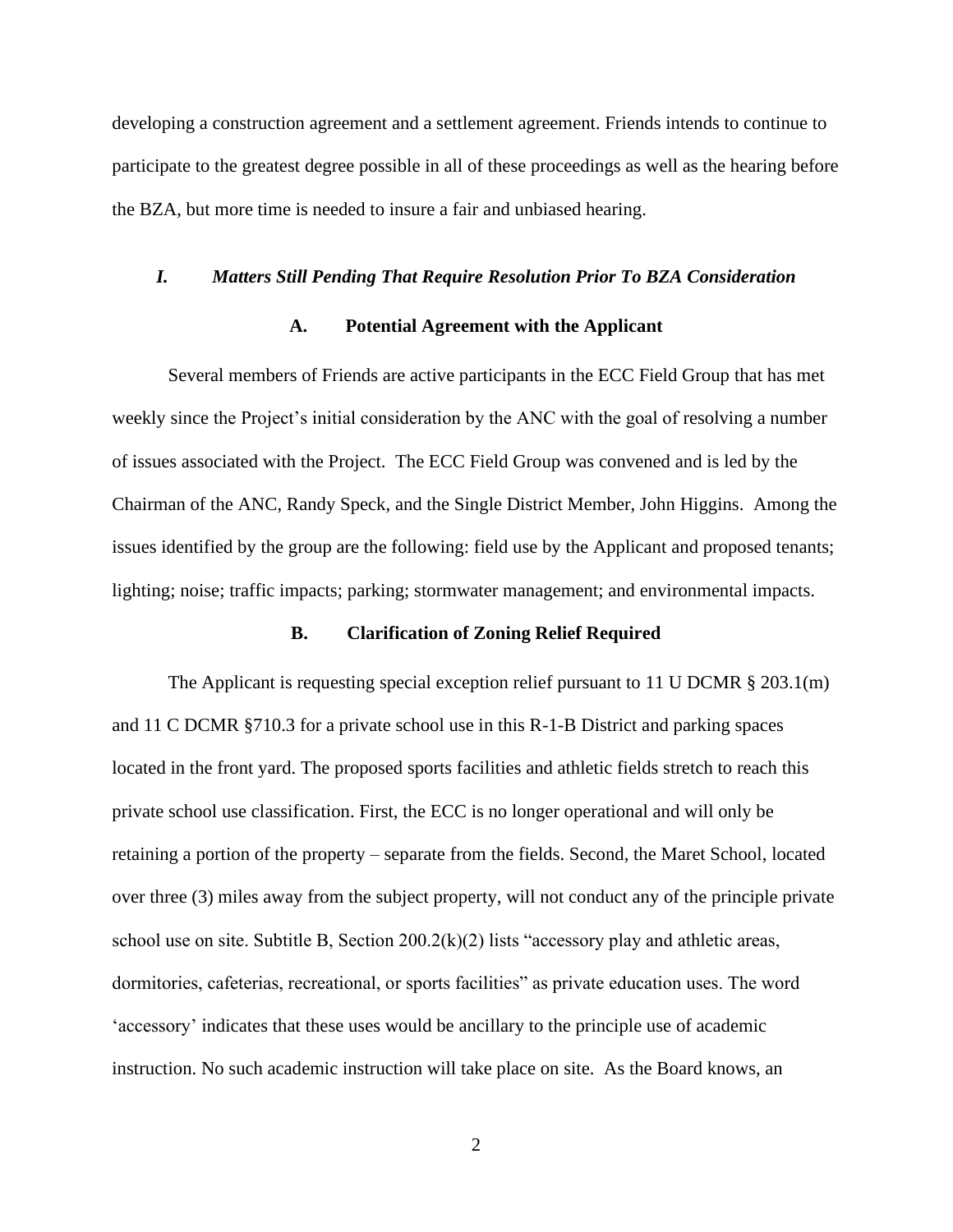"accessory use" is limited to uses ancillary to the primary use, and located on the same lot. (See 11 DCMR § 100.2 and *Citizens Coalition v. Bd. of Zoning Adj.*, 619 A.2d 940 (D.C. 1993).)

The Applicant has candidly admitted that the Project contemplates athletic facilities<sup>1</sup>. The Applicant intends to actively promote the use of the athletic facilities to users other than itself and has issued a number of schedules for leased use of the athletic complex. President of the Applicant's Board of Trustees specifically noted the need for such "recreational facilities" in the District in an email dated February 3, 2022.<sup>2</sup> This 'recreational facilities' use, as defined by the Zoning Regulations, is not permitted by special exception, but rather would require a use variance.

# **C. Items Requested From Applicant**

On December 31, 2021, Friends submitted a list of 11 items for the ANC to request from the Applicant. The ANC pared that list down to five (5) items and still the response from the Applicant fell short. Among the most critical of the items requested for any meaningful review of the Project are:

- 1. Redacted copy of the lease agreement between the ECC and the Applicant;
- 2. Draft of the sublease intended to be executed with area youth sports organizations; and
- 3. Stormwater management measures.

## **D. Pending Complaint Before the D.C. Board of Ethics & Government Accountability**

On Wednesday, February 16, 2022, Friends, by and through undersigned counsel, submitted a formal complaint (the "Complaint") with the D.C. Board of Ethics and Government Accountability ("BEGA") based on the improper actions of the ANC.

<sup>&</sup>lt;sup>1</sup> See Statement of the Applicant – Exhibit 5

<sup>&</sup>lt;sup>2</sup> See email dated  $2/3/22 -$  Exhibit 133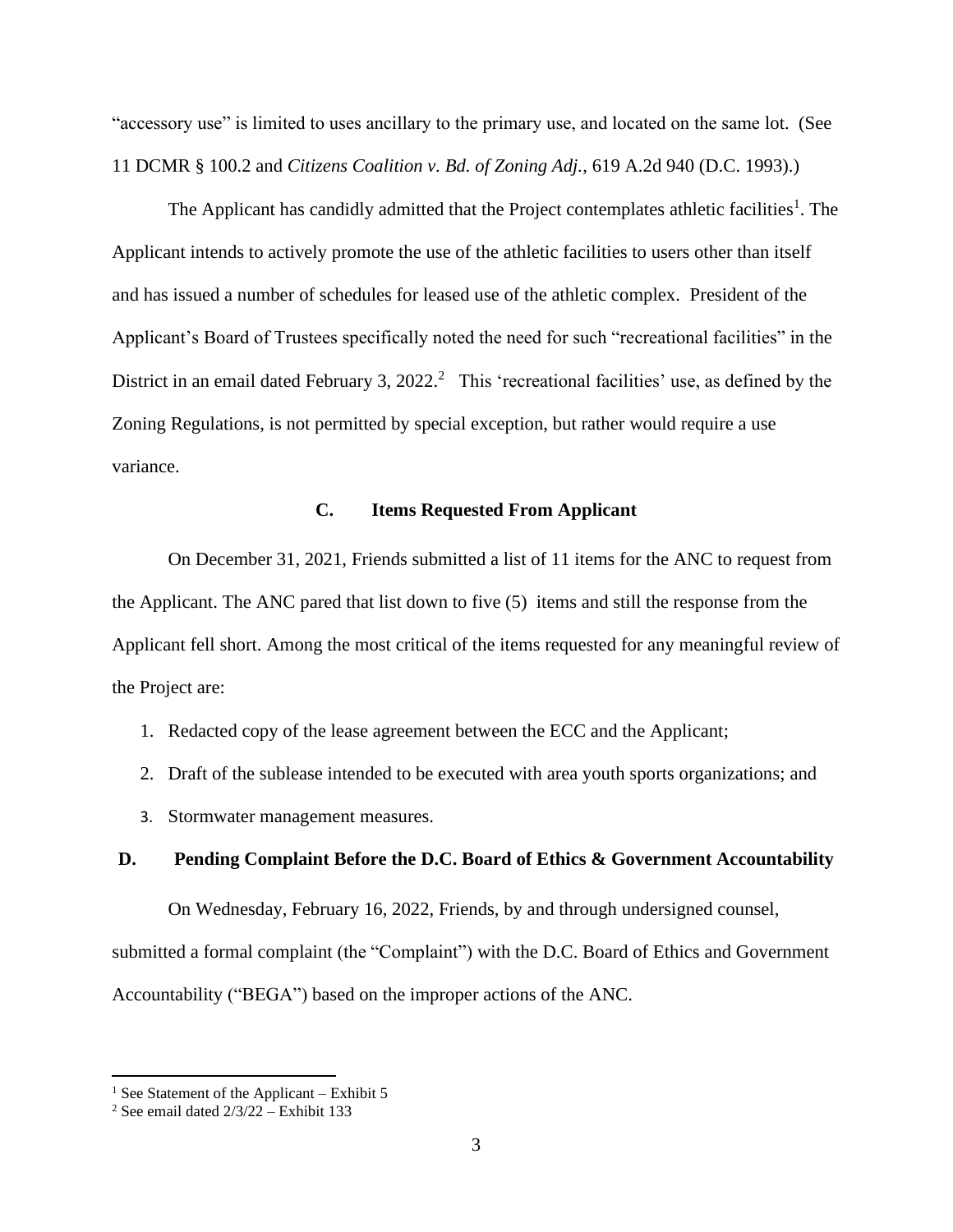The Complaint is a result of repeated attempts by Friends to have the ANC correct the course of proceedings. The following actions by the ANC form the basis for the Complaint:

- I. Chair Speck's engagement with the Applicant prior to formal submission and his redline and guidance on the Applicant's Pre-hearing Statement prior to its submission;
- II. Chair Speck's failure to disclose that he is a former Maret parent;
- III. The Commission's failure to intervene when the Applicant used intimidation tactics to discourage neighbors from opposing the Applicant's proposal (see letter dated 1/19/22);
- IV. The Commission's exclusion of Friends from an on-site meeting at the fields; and
- V. The Commission's failure to apprise the neighborhood of the application for a curb cut and commercial entrance that would serve the Project (see letter dated 1/21/22).

#### **Conclusion**

Given the cloud on the procedure leading up to the ANC's recommendation to the BZA and the resulting and now pending BEGA Complaint, the outstanding materials still needed for review and the fact that the Applicant may not be seeking the correct form of relief, Friends is requesting a postponement to insure that the interests of most impacted members of the community are protected. With less than one (1) month until the scheduled BZA hearing, there is simply not enough time for  $(1)$  resolution on the BEGA Compliant;  $(2)$  the materials to be obtained and thoroughly reviewed by all parties; (3) a determination to be made on the correct form of relief.

Moreover, there is no urgency to the case being heard in March. The Applicant has a long-standing agreement for use of the Jelleff Fields for its varsity and junior varsity athletics

4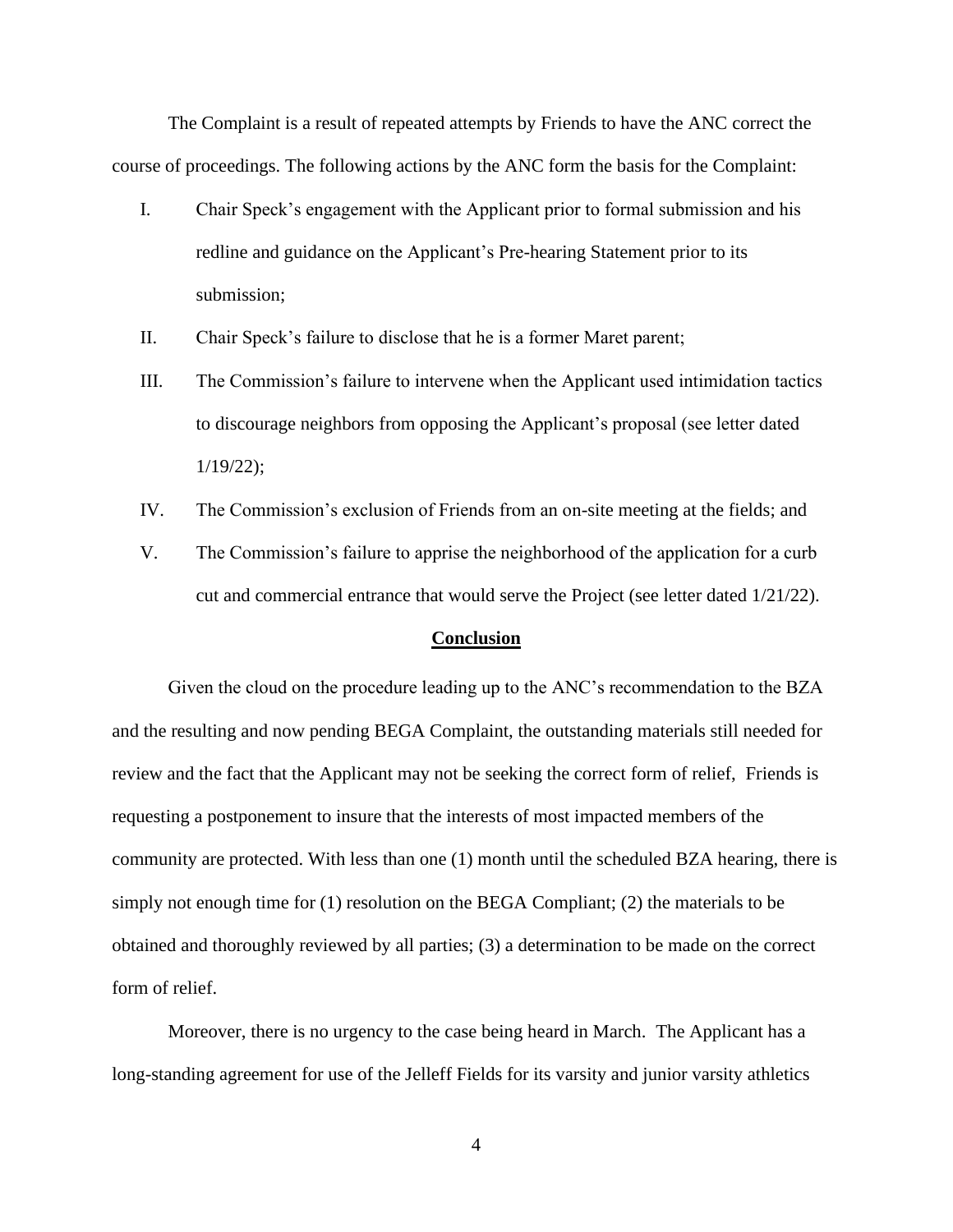through 2029. The Applicant has not voiced any urgency in its many presentations to Friends, the ANC or the neighbors. The urgency, to the extent there is any, appears to lie with the ANC. Friends has asked numerous times for the ANC to defer decision on agenda items such as the proposed Commercial Driveway Application submitted by the Applicant (Public Space Committee Permit Application No. 383995) which the ANC rushed to consider on February 14, 2022 over the written objection of more than 50 opponents.

For the above-stated reasons, Friends respectfully requests that the Board grant its Motion to Postpone the March 9, 2022 Hearing.

Submitted on February 17, 2022 by:

 $212$ 

Edward L. Donohue (D.C. Bar No. 412301) For Friends of the Field, Party in Opposition

DONOHUE, THEMAK & MILLER 117 Oronoco Street Alexandria, Virginia 22314 Telephone: (703) 549-1123 [EDonohue@DTM.law](mailto:EDonohue@DTM.law)